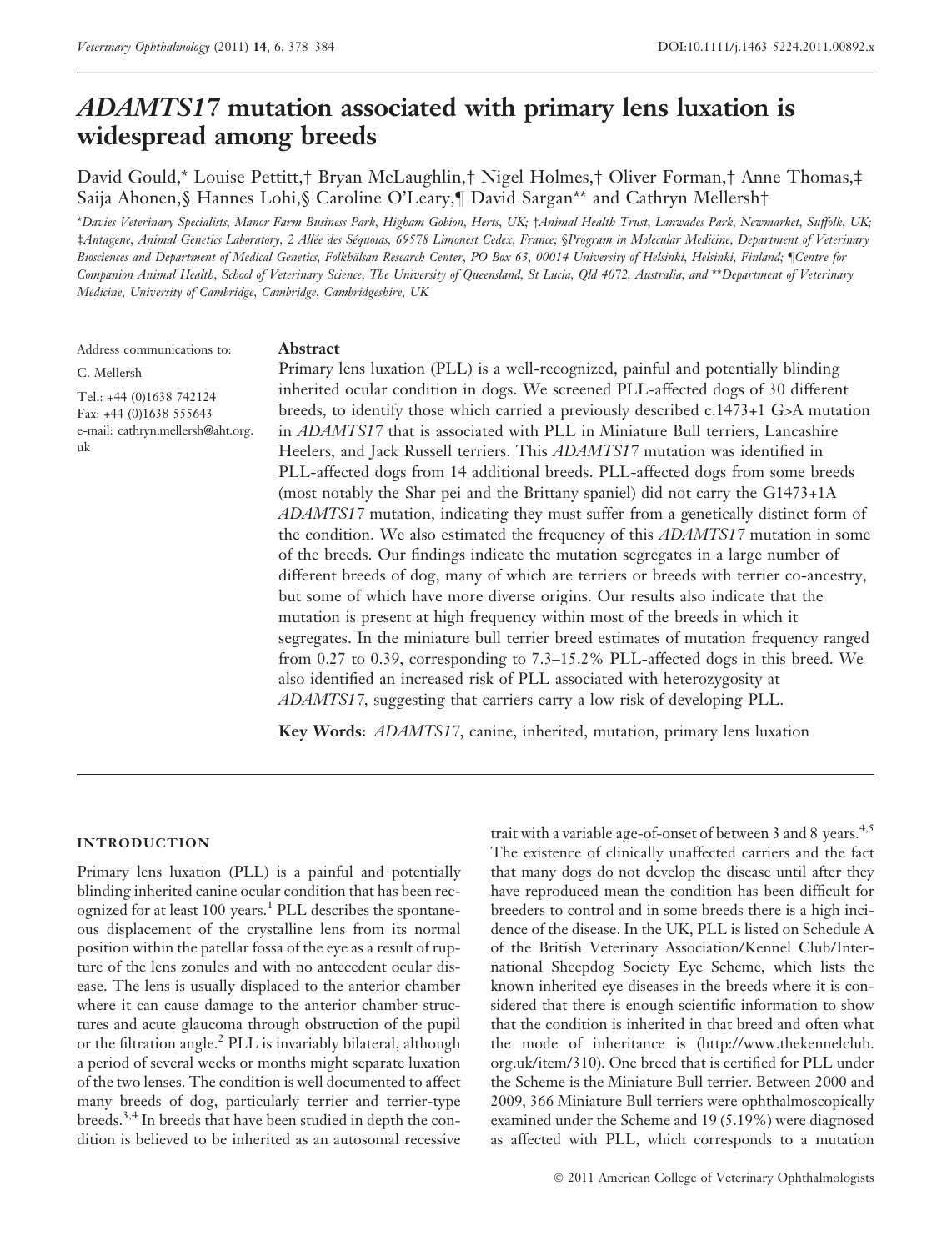frequency of approximately 0.23, assuming the dogs that were examined were representative of the breed as a whole (data obtained by the Animal Health Trust from records held by the Kennel Club [http://www.thekennelclub.org. uk/]). However, it is probable that this incidence is underrepresentative, because a significant proportion of clinically affected dogs would be unlikely to be presented for routine eye testing under the Scheme due to the severe phenotype of the disease; most dogs presented for examination under the Scheme are breeding animals requiring a clear eye test prior to mating, so older dogs that have been retired from breeding are unlikely to be presented for testing, and owners are also unlikely to present for examination dogs with signs of acute blindness and ocular pain, which are common sequelae of PLL.

Another PLL-certified breed is the Lancashire Heeler. Data from eye examinations performed at Lancashire Heeler club shows between 2003 and 2006 identified signs of PLL in 26/162 (16%) animals examined (D. Gould, data not shown), which corresponds to a mutation frequency of 0.4. This may also be an under-representation for the same reason(s) as cited above. Furthermore, 49/162 (30%) of the Lancashire Heelers examined were  $\leq$  years of age, whereas the mean age of onset of PLL is reported to be 4.5 years (range:  $3-7$  years),<sup>4</sup> so it is also possible that some pre-clinical PLL cases were not identified in this survey.

Recently a mutation associated with PLL in Miniature bull terriers, Lancashire Heelers and Jack Russell terriers has been described.<sup>6</sup> The mutation is a single nucleotide substitution at the 5' end of intron 10 of ADAMTS17 (ADAMTS17c.1473+1 G>A). The nucleotide that is altered is at a position that is highly conserved between eukaryotic splice donor sites and the substitution causes exon-skipping of exon 10 and the resulting frameshift introduces a premature stop codon that is predicted to result in a truncated ADAMTS17 protein. PLL has been reported to affect many breeds in addition to the Miniature bull terrier, Lancashire Heeler, and Jack Russell terrier so the purpose of this study was:

- (1) to screen PLL-affected dogs of breeds other than the Miniature bull terrier, Lancashire Heeler, and Jack Russell terrier to identify which share the mutation, and
- (2) to estimate the frequency of the mutation in breeds in which it segregates.

## MATERIALS AND METHODS

## Sample collection

Screening PLL-affected dogs of different breeds Blood and buccal cheek samples from dogs diagnosed with PLL were volunteered by veterinary ophthalmologists, owners, and collaborators. All samples were accompanied by documentation from that examining veterinary ophthalmologist to

confirm a diagnosis of PLL. The samples from PLLaffected dogs were collected from a number of European countries, North America, and Australia. These samples were not included in the mutation frequency estimation.

Estimating the frequency of the mutation in PLL-affected breeds We estimated the frequency of the ADAMTS17 mutation in three independent population samples of dogs from PLL-affected breeds. All dogs used to estimate the frequency of the PLL mutation were included in one sample only; there was no overlap between the three samples of dogs used. The three populations were:

- (1) dogs living in the UK whose DNA had been submitted to the Animal Health Trust (http://www.aht. org.uk/genetics\_tests.html) between 19th October 2009 and 30th April 2010 for the commercially available PLL DNA test. These dogs were referred to as 'AHT tested' dogs.
- (2) dogs whose DNA has been submitted to the Orthopedic Foundation for Animals (http://www.offa.org/ dnatesting/) between 1st September 2009 and 21st May 2010 for the commercially available PLL DNA test. These dogs are referred to as 'OFA tested' dogs.
- (3) Miniature bull terriers, Lancashire Heelers, and Tibetan terriers living in the UK that were obtained by inviting owners of to submit buccal cheek swabs from their dogs. This invitation was made via Breed Club nominated Health Co-coordinators and was intended to be made to a representative subset of each breed. No clinical information was requested and we selected those dogs that had a unique sire and dam within the cohort for the final analysis. These dogs are referred to as 'unrelated' dogs.

#### Genomic DNA isolation

For samples that had been submitted as buccal swabs DNA was extracted from two swabs (Medical Packaging Corporation, Camarillo, CA, USA) using QIAamp® DNA Mini Kit (Order number 51304; Qiagen, West Sussex, UK) according to manufacturer's instructions.

For samples that had been submitted as blood, preserved in EDTA, DNA was extracted from 5 mL using the nucleon genomic DNA extraction kit (Tepnel, Manchester, UK) according to manufacturer's instructions. Samples collected in Australia were extracted using a routine salt preparation.

#### Genotyping

Primary lens luxation-affected dogs and 'AHT tested' dogs were genotyped using the following method:

DNA was amplified using three primers, one forward primer labeled with fluorescent dye 6-FAM (6-FAM-AG-CTACCGGGCATGCACTACA) and two reverse primers, one specific to the normal allele (CCTCCGGTGGCTGC-TTACC) and one specific to the PLL allele (TCCTCCGG-TGGCTGCTTATC). The reverse primer specific to the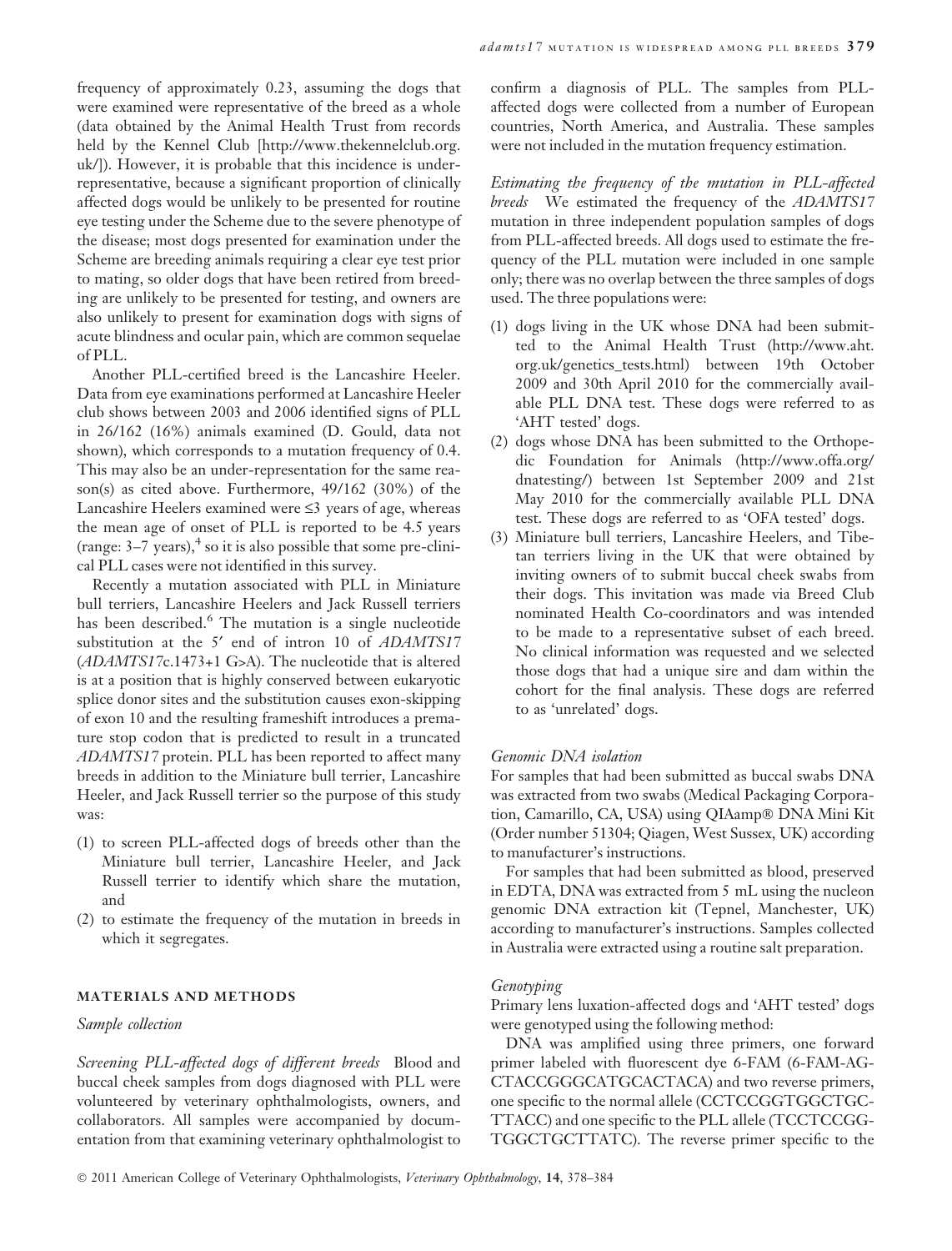PLL allele had one additional base at the 5' end making the amplification product 1 bp longer than the wildtype amplification product. Two microliters of genomic DNA was added to  $10 \mu L$  PCR mix  $(0.2 \text{ mM}$  deoxynucleotides, 2.5 mM magnesium chloride,  $1 \times$  GC buffer [Finnzyme, Espoo, Finland], 0.1  $\mu$ M primers and 0.2 U/ $\mu$ L Phusion HS DNA polymerase [Finnzyme]). The DNA was amplified using the following conditions: 30 s at 98  $\degree$ C followed by 35 cycles of 10 s at 98 °C, 5 s at 68 °C, 5 s at 67 °C, 5 s at 66 °C, 5 s at 65 °C, 10 s at 72 °C, and a final period of 60 s at 72 °C. This genotyping method, which is different from that reported previously, $\delta$  was validated by comparing the results obtained for 96 dogs using this method with those obtained by determining the nucleotide at the 5' end of intron 10 of ADAMTS17 by direct sequencing. For all 96 dogs the genotyping method described above and direct sequencing gave identical results.

One microliter of PCR reaction was combined with 10 µL Hi-Di formamide on a 96-well PCR plate (ABgene; Abgene Limited, Epsom, UK), heated to 95 °C for 1 min and cooled on ice for 2 min before being loaded onto an ABI 3100 genetic analyzer (Applied Biosystems, Carlsbad, CA) for electrophoresis.

'Orthopedic Foundation for Animals (OFA) tested' dogs were genotyped using the method described previously.<sup>6</sup>

# Genotype relative risk

Genotype relative risk and 95% confidence intervals were calculated for heterozygous and homozygous mutant genotypes relative to the homozygous nonmutant genotype using JAVA STAT [http://statpages.org/ctab2x2.html], and probabilities relative to the null hypothesis (relative risk of both genotypes is the same) were calculated using chi squared with Yates correction for continuity.

#### RESULTS

# Screening PLL-affected dogs of different breeds

We screened 121 dogs of 30 different breeds that were clinically affected with PLL for the previously described ADAM-TS17 mutation.<sup>6</sup> These dogs had been collected from a number of European countries, from North America, and Australia. In addition to the three previously reported breeds we identified at least one dog of each of 14 different breeds that was homozygous for the ADAMTS17 mutation and clinically affected (Australian Cattle dog, Chinese crested dog, Jagdterrier [also known as the German hunt terrier], Parson Russell terrier, Patterdale terrier, Rat terrier, Sealyham terrier, Tenterfield terrier, Tibetan terrier, Toy fox terrier, Volpino Italiano, Welsh terrier, Wire-haired fox terrier, Yorkshire terrier). The results are shown in Table 1.

# Estimating the frequency of the mutation in PLL-affected breeds

We estimated the frequency of the ADAMTS17 mutation in various subsets of breeds known to carry the mutation. The

| Table 1. Genotypes of primary lens luxation (PLL)-affected dogs |  |
|-----------------------------------------------------------------|--|
| screened for <i>ADAMTS17</i> mutation                           |  |

|                                | N <sub>0</sub> .        |                |              |                |
|--------------------------------|-------------------------|----------------|--------------|----------------|
| <b>Breed</b>                   | PLL-affected            | $-/-$          | $+/-$        |                |
|                                | dogs screened           |                |              | $^{+/+}$       |
| American Cocker Spaniel        | 1                       | $\Omega$       | 0            | 1              |
| Australian Cattle Dog          | 1                       | 1              | $\theta$     | 0              |
| <b>Bassett Griffon Vendeen</b> | 4                       | $\theta$       | $\theta$     | 4              |
| <b>Border Collie</b>           | 1                       | 0              | 0            | 1              |
| <b>Brazilian Terrier</b>       | 1                       | 0              | $\theta$     | 1              |
| Brittany Spanie006C            | 5                       | 0              | 0            | 5              |
| <b>Bull Terrier</b>            | $\overline{2}$          | $\theta$       | $\theta$     | $\overline{2}$ |
| Cavalier King Charles Spaniel  | 1                       | 0              | 0            | 1              |
| <b>Chinese Crested</b>         | 8                       | 7              | 1            | $\theta$       |
| Czechoslovakian Wolfdog        | 3                       | 0              | 0            | 3              |
| Griffon bruxellois             | $\overline{2}$          | 0              | $\theta$     | $\overline{c}$ |
| Jagdterrier                    | 11                      | 7              | $\theta$     | $\overline{4}$ |
| Kromfohrländer                 | 1                       | $\Omega$       | 0            | 1              |
| Lhasa Apso                     | $\overline{2}$          | 0              | 0            | $\overline{2}$ |
| Norfolk Terrier                | 1                       | 0              | 0            | 1              |
| Parson Russell terrier         | 10                      | 9              | 1            | 0              |
| Patterdale terrier             | 2                       | 2              | 0            | 0              |
| Rat Terrier                    | $\overline{\mathbf{3}}$ | $\overline{2}$ | $\theta$     | 1              |
| Sealyham terrier               | 1                       | 1              | $\theta$     | $\theta$       |
| Shar Pei                       | $\overline{4}$          | $\Omega$       | $\theta$     | 4              |
| Shih Tzu                       | 1                       | 0              | 0            | 1              |
| Spanish Water Dog              | 1                       | $\Omega$       | $\theta$     | 1              |
| <b>Standard Poodle</b>         | 1                       | 0              | 0            | 1              |
| Tenterfield Terrier            | 9                       | 7              | 1            | 1              |
| <b>Tibetan Terrier</b>         | 27                      | 27             | $\theta$     | 0              |
| Toy Fox Terrier                | 5                       | 5              | 0            | 0              |
| Volpino Italiano               | 2                       | 2              | 0            | 0              |
| Welsh terrier                  | 1                       | 1              | 0            | 0              |
| Wire-haired fox terrier        | 10                      | 6              | 0            | 4              |
| Yorkshire terrier              | 1                       | 1              | $\mathbf{0}$ | $\overline{0}$ |
| Total                          | 121                     |                |              |                |

The genotypes are defined as follows: +/+ denotes the homozygous wildtype genotype,  $-/-$  denotes homozygous for the mutation, and  $+/-$  denotes a carrier that is heterozygous for the wildtype and mutant alleles.

PLL, primary lens luxation.

reasons for screening different population samples were twofold. Firstly, we wanted to estimate the frequency of the mutation in dogs living in different countries. This would enable breeding advice regarding mutation elimination to be customized if the mutation frequency was found to differ dramatically between populations. Secondly, if the frequency was very different between populations of dogs collected by different methods it would indicate that ascertainment bias was indeed a factor whereas similar frequency estimates across population samples would indicate less of a need to sample and screen different populations when an estimate of mutation frequency was required. The first population sample to be investigated consisted of dogs living in the UK belonging to breeds for which The Animal Health Trust had performed a commercially available DNA test (http://www.aht.org.uk/genetics\_pll.html) between 19th October 2009 and 30th April 2010. Data were analyzed for the five breeds for which at least 50 dogs had been screened. The results are shown in Table 2.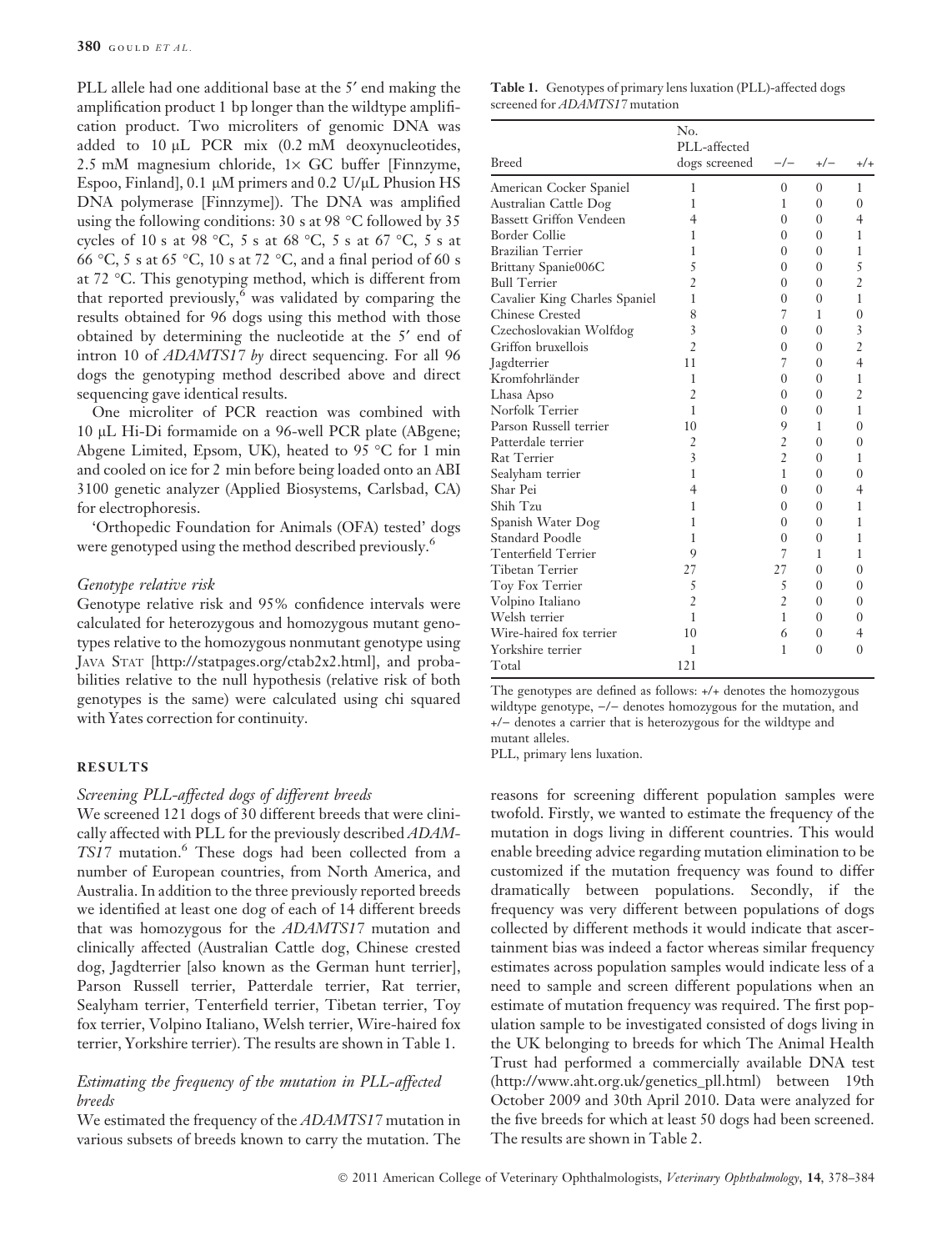|                        | No. dogs screened with each<br>genotype |                |       |                          |                    | Frequency of         | Frequency<br>of wildtype |
|------------------------|-----------------------------------------|----------------|-------|--------------------------|--------------------|----------------------|--------------------------|
| Breed                  | $-\/-$                                  | $-\frac{1}{2}$ | $+/-$ | Total no.<br>dogs tested | Carriers<br>$(\%)$ | ADAMTS17<br>mutation | ADAMTS17<br>allele       |
| Lancashire Heeler      | 6                                       | 45             | 69    | 120                      | 37.50              | 0.24                 | 0.76                     |
| Miniature Bull terrier |                                         | 74             | 75    | 158                      | 46.84              | 0.29                 | 0.71                     |
| Parson Russell terrier |                                         | 39             | 118   | 159                      | 24.53              | 0.14                 | 0.86                     |
| Sealyham terrier       |                                         | 25             | 21    | 51                       | 49.02              | 0.34                 | 0.66                     |
| Tibetan terrier        | 10                                      | 156            | 360   | 526<br>1014              | 29.66              | 0.17                 | 0.83                     |

Table 2. Summary of ADAMTS17 genotyping data from Animal Health Trust (AHT) tested dogs from UK

Table 3. Summary of ADAMTS17 genotyping data from Orthopedic Foundation for Animals (OFA) tested dogs

|                                 | No. dogs screened with<br>each genotype |                |       |                          |                    | Frequency of         | Frequency<br>of wildtype |
|---------------------------------|-----------------------------------------|----------------|-------|--------------------------|--------------------|----------------------|--------------------------|
| <b>Breed</b>                    | $-/-$                                   | $-\frac{1}{2}$ | $+/-$ | Total no.<br>dogs tested | Carriers<br>$(\%)$ | ADAMTS17<br>mutation | ADAMTS17<br>allele       |
| American Hairless (Rat) Terrier | $\overline{0}$                          | 3              | 72    | 75                       | 4.00               | 0.02                 | 0.98                     |
| Chinese Crested                 | 16                                      | 221            | 601   | 838                      | 26.37              | 0.15                 | 0.85                     |
| Jack Russell Terrier            | 10                                      | 107            | 192   | 309                      | 34.63              | 0.21                 | 0.79                     |
| Miniature Bull Terrier          | 151                                     | 550            | 385   | 1086                     | 50.64              | 0.39                 | 0.61                     |
| Parson Russell Terrier          | 6                                       | 84             | 285   | 375                      | 22.40              | 0.13                 | 0.87                     |
| Rat Terrier                     | 13                                      | 125            | 194   | 332                      | 37.65              | 0.23                 | 0.77                     |
| Sealyham Terrier                | 10                                      | 72             | 118   | 200                      | 36.00              | 0.23                 | 0.77                     |
| Tibetan Terrier                 | 7                                       | 126            | 313   | 446                      | 28.25              | 0.16                 | 0.84                     |
| Toy Fox Terrier                 | $\overline{2}$                          | 37             | 87    | 126                      | 29.37              | 0.16                 | 0.84                     |
| Welsh Terrier                   | $\overline{0}$                          | 23             | 41    | 64<br>3926               | 35.94              | 0.18                 | 0.82                     |

Table 4. Summary of ADAMTS17 genotyping data from unrelated dogs

|                        | No. dogs screened with each<br>genotype |      |       |                                                    |                      | Frequency of       | Frequency<br>of wildtype |
|------------------------|-----------------------------------------|------|-------|----------------------------------------------------|----------------------|--------------------|--------------------------|
| <b>Breed</b>           | $-\prime -$                             | $-1$ | $+/-$ | Total no.<br><b>Carriers</b><br>(%)<br>dogs tested | ADAMTS17<br>mutation | ADAMTS17<br>allele |                          |
| Lancashire Heeler      |                                         | 18   | 27    | 46                                                 | 39.13                | 0.22               | 0.78                     |
| Miniature bull terrier |                                         | 29   | 31    | 62                                                 | 46.77                | 0.27               | 0.73                     |
| Tibetan terriers       |                                         |      | 21    | 32                                                 | 34.38                | 0.17               | 0.83                     |

The second population sample were dogs belonging to breeds for which a commercially available DNA test had been performed through the Orthopedic Foundation for Animals (http://www.offa.org/dnatesting/) between 1st September 2009 and 21st May 2010. The majority of these dogs were living in North America. Data were analyzed for the 10 breeds for which at least 50 dogs had been screened. The results are shown in Table 3.

The third populations to be investigated were Miniature Bull terriers, Tibetan terriers, and Lancashire Heelers living in the UK that had been recruited specifically for the purpose of estimating the ADAMTS17 mutation frequency. Each dog included in the analysis had a unique sire and dam within the cohort. The results are shown in Table 4.

The frequency of the PLL mutation was calculated for 13 different breeds in at least one of the subsets described. Three breeds (Sealyham terriers, Lancashire Heelers, and Parson Russell terriers) were included in two of the subsets and two breeds (Miniature bull terriers and Tibetan terriers) were included in all three subsets. Table 5 summarizes the findings for these breeds in the three different sample populations.

The frequency of the *ADAMTS17* mutation ranged from 0.02 (American Hairless terrier) to 0.39 (Miniature bull terriers tested by OFA).

## DISCUSSION

# Screening PLL-affected dogs of different breeds

A mutation in ADAMTS17 associated with PLL has previously been described in three different breeds, the Miniature bull terrier, the Lancashire heeler and the Jack Russell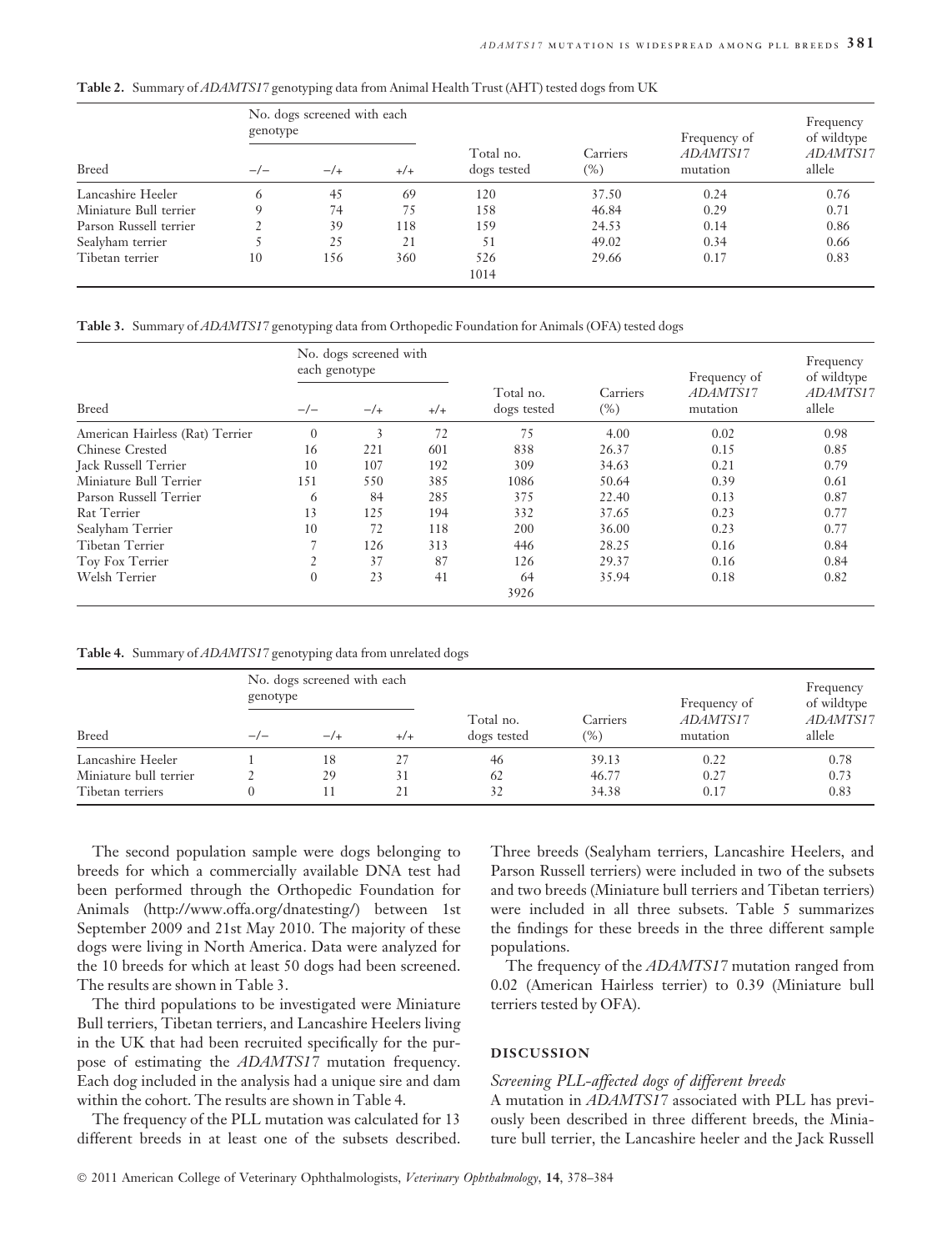Table 5. Comparison of ADAMTS17 mutation frequency between different subsets of dogs screened

|                        | AHT tested dogs                      |                                                | OFA tested dogs                             |                                                       | Unrelated dogs                              |                                                |
|------------------------|--------------------------------------|------------------------------------------------|---------------------------------------------|-------------------------------------------------------|---------------------------------------------|------------------------------------------------|
|                        | Frequency of<br>ADAMTS17<br>mutation | Frequency<br>of wildtype<br>ADAMTS17<br>allele | Frequency of<br><i>ADAMTS17</i><br>mutation | Frequency<br>of wildtype<br><i>ADAMTS17</i><br>allele | Frequency of<br><i>ADAMTS17</i><br>mutation | Frequency<br>of wildtype<br>ADAMTS17<br>allele |
| Lancashire Heeler      | 0.24                                 | 0.76                                           | NA                                          | NA                                                    | 0.22                                        | 0.78                                           |
| Miniature bull terrier | 0.29                                 | 0.71                                           | 0.39                                        | 0.61                                                  | 0.27                                        | 0.73                                           |
| Parson Russell terrier | 0.14                                 | 0.86                                           | 0.13                                        | 0.87                                                  | NA                                          | NA                                             |
| Sealyham terrier       | 0.34                                 | 0.66                                           | 0.23                                        | 0.77                                                  | NA                                          | <b>NA</b>                                      |
| Tibetan terrier        | 0.17                                 | 0.83                                           | 0.16                                        | 0.84                                                  | 0.17                                        | 0.83                                           |

AHT, Animal Health Trust; OFA, Orthopedic Foundation for Animals.

terrier.<sup>6</sup> PLL is well documented to affect many breeds of dog3,7 so we screened clinically affected dogs of 30 additional breeds to investigate if any others shared the mutation. We identified the identical mutation in 14 additional breeds as detailed above. For four breeds (Australian Cattle dog, Sealyham terrier, Welsh terrier, and Yorkshire terrier) we only screened a single affected dog, all four of which were homozygous for the mutation. The Yorkshire terrier has not been described, to our knowledge, as being predisposed to PLL and the possibility that the Yorkshire terrier in our study was a cross-breed should be considered. In view of the small numbers of individuals analyzed for these breeds it is not formally possible to exclude the PLL mutation from involvement in the development of the condition in these breeds; analysis of greater numbers of dogs would be necessary to draw that conclusion with more confidence. For all other breeds we identified at least two clinically affected homozygous dogs so we are confident that these breeds do in fact segregate the mutation. Most of the breeds are terriers, or breeds with presumed terrier co-ancestry, a group of breeds that are themselves fairly divergent<sup>8</sup> but some of the breeds carrying the PLL mutation appear even more distantly related. For example, the Tibetan terrier is more closely related to breeds of ancient Asian origin than to the majority of modern terrier breeds, and unsurprisingly the Australian cattle dog is more closely related to herding/sight hound breeds than to the majority of terriers.<sup>8</sup> The Lancashire Heeler was developed by crossing a terrier with a herding dog and shows a close relationship to the Border Collie<sup>8</sup> although interestingly the single Border Collie with PLL that we screened did not carry the ADAMTS17 mutation. Studies to investigate the relatedness of various dog breeds consistently indicate the Miniature Bull terrier is more closely related to mastiff-type breeds than to the majority of the small terriers.<sup>8,9</sup> The presence of the mutation in a large number of breeds with diverse origins and phenotypic characteristics suggests it is an ancient mutation that arose in a dog that served as a common founder for a large number of modern breeds, prior to the rigorous breed isolation that exists today. A comparable origin has been speculated for the mutation that causes progressive rod-cone degeneration which has

been identified in upward of 20 different breeds, many of which also have diverse ancestries.<sup>10,11</sup>

Sixteen of the breeds we screened did not carry the ADAMTS17 mutation. Several of these breeds, such as the Shar Pei and the Brittany spaniel, are at increased risk of  $PLL^{12}$  indicating they must suffer from a genetically distinct form of the condition caused either by a mutation in a different gene or a different mutation in ADAMTS17. Currently we cannot distinguish between these two possibilities because we have relied on a simple test for a single mutation and have not resequenced ADAMTS17 in these breeds.

The majority of affected dogs that carried the PLL mutation were homozygous but a single clinically affected Parson Russell terrier, Chinese Crested dog, and Tenterfield terrier were heterozygous for the mutation. This observation is consistent with our previous observation that heterozygotes might be at increased risk of PLL,<sup>6</sup> compared to dogs that are homozygous for the wildtype allele of ADAMTS17 (discussed further below) although it is also formally possible that additional mutations, either in ADAMTS17 or elsewhere in the genome, are contributing to the phenotype of these dogs.

We identified Rat terriers, Jagdterriers, and Wire-haired fox terriers that were homozygous for the PLL mutation, but also dogs of the same three breeds that were reported to be clinically affected but that were homozygous for the wildtype allele. PLL may be genetically heterogeneous in these three breeds, although we cannot formally exclude the possibility that the dogs that did not carry the mutation had been mis-diagnosed.

# Estimating the frequency of the mutation in PLL-affected breeds

The frequency of the ADAMTS17 mutation ranged from 0.02 (American Hairless terrier tested by OFA) to 0.39 (Miniature bull terriers tested by OFA). The low frequency in the American Hairless terrier breed was an exception, however, with the mutation frequency being at least 0.13 in all other breeds analyzed. None of the subsets of dogs analyzed are likely to be truly representative of their respective breeds. Breeders may be motivated either to refrain from testing or to intensively test particular lines or pedigrees that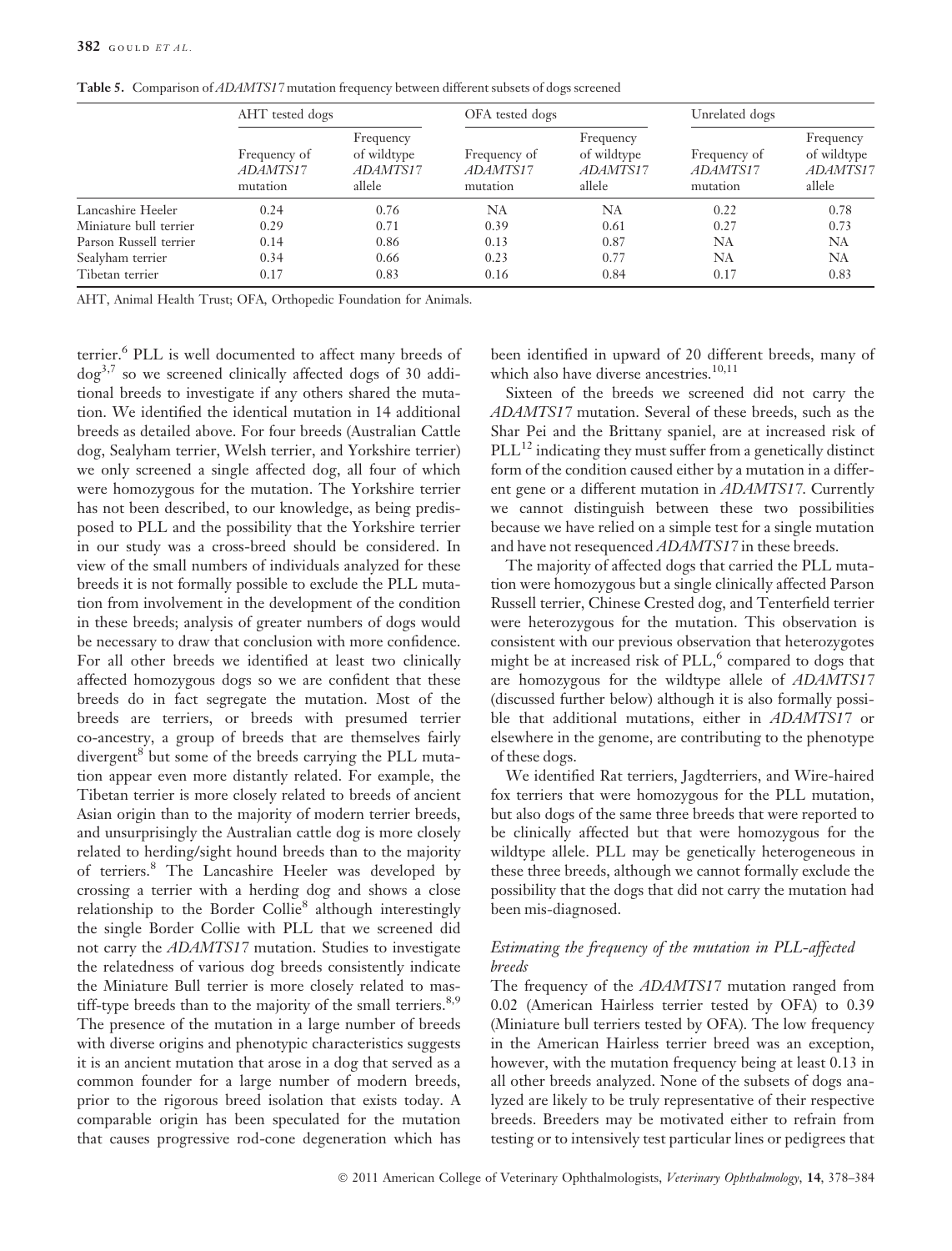have been known to produce affected dogs, so estimating the frequency of any mutation in such a subset of dogs may result in under or over estimation of the true frequency in the overall population. It is possible, therefore, that the mutation frequencies we have calculated in the 'AHT tested' and 'OFA tested' groups of dogs differ from those in the general UK and North American populations. Furthermore, PLL-affected dogs showing the common secondary signs of acute blindness and ocular pain will be unlikely to have been included in these two groups.

In an attempt to overcome these obvious biases we recruited additional Miniature bull terriers, Lancashire Heelers, and Tibetan terriers, living in the UK, that had neither been submitted for DNA testing, nor had their eyes examined by a veterinary ophthalmologist, so were not selected on the basis of any phenotypic criteria. Once again, this group of dogs, although unrelated at parental level, cannot be considered truly random, because they are likely to belong to a subset of owners who for example, may be more aware of breed-associated inherited conditions; may be more likely to be members of Breed Clubs; and may be familiar with the dog press and websites.

However, while acknowledging the ascertainment bias associated with all three of our subsets of dogs, we observe remarkable consistency between subsets in the frequency of the PLL mutation, especially for the two subsets of dogs from the UK ('AHT tested' and 'Unrelated' dogs) (Table 5). The frequency of the mutation is high in most of the breeds analyzed (Tables 2–4). In Miniature Bull terriers it ranges from 0.27 ('unrelated' dogs) to 0.39 (OFA tested dogs); corresponding in a fully recessive model to between 7.3% and 15.2% affected PLL dogs in these populations. The mutation frequency of 0.23 estimated previously from the clinical examination of Miniature Bull terriers from the UK, although lower, is not dramatically different from the estimates of 0.27 and 0.29 obtained from Miniature Bull terriers living in the UK in this study. The frequency of the mutation in Tibetan terriers was very consistent between all three subsets of dogs analyzed (between 0.16 and 0.17). This frequency suggests approximately 2.5% of this breed will be clinically affected with PLL during their lives. During this study two very similar estimates were obtained for the frequency of the ADAMTS17 mutation in Lancashire Heelers in the UK (0.24 in AHT tested dogs and 0.22 in unrelated dogs). Both estimates are lower than that obtained through clinical examination of dogs between 2003 and 2006, as discussed in the Introduction. The difference might reflect a genuine reduction in mutation frequency over the last few years, or might result from an over representation of affected dogs at eye testing events. All populations analyzed were in Hardy–Weinberg equilibrium with respect to this mutation (data not shown). The fact that the PLL mutation is at such high frequency in many breeds could mean that dog breeders are well advised to consider breeding from heterozygote dogs, at least in the short-term, provided they are mated to dogs homozygous for the wildtype allele. This

practice would enable the mutation to be eliminated from a breed without a significant loss of genetic diversity.

## Heterozygous risk

Some affected dogs were heterozygous, so it is important to know whether there is increased risk of PLL associated with heterozygosity at *ADAMTS17*. In our previous study 15.5% of miniature bull terriers affected with PLL (16/103), collected from these populations, but independently of the population sample groups presented here, were heterozygous for the *ADAMTS17* mutation.<sup>6</sup> Assuming that ascertainment of PLL status is equally efficient for all affected genotypes, the population sample genotypes here can be used to estimate the relative risk of heterozygous and homozygous mutation causing PLL. The risks of a clinically assigned PLL phenotype conferred by a given mutant genotype relative to the risk of the homozygous wildtype genotype are: for heterozygotes – 5.89 (CI<sub>95</sub> = 1.36–25.5; P [Yates] = 0.013); and for homozygotes - 122.2 ( $CI_{95}$  = 30.4–490.8;  $P$  [Yates] < 0.0001). The second figure is typical of many presumed monogenic diseases. In the previous study, $6$  161/176 dogs of all breeds with the A/A (homozygous mutant) genotype had suffered lens luxation at the time of sample collection. All but one of the A/A dogs with normal phenotype were under 6 years old, and the average age of this group was 2.4 years. It seems likely that all homozygous mutant dogs develop PLL if they live long enough. These figures also suggest that nearly 5% of heterozygotes in this breed will develop PLL. Overall lifetime incidence of clinically recognizable PLL across the whole breed will be around 12%, with the great majority of this associated with the ADAMTS17 mutation, but background incidence from trauma, other environmental factors or phenocopies located elsewhere in the genome of around 0.4%. The number of heterozygotes observed with PLL in the miniature bull terrier was higher than that seen in other breeds, where we have too few heterozygous affected animals to prove significant heterozygote risk of PLL. However, as it is likely that carriers are at a low risk of developing PLL it would seem prudent for owners to have such dogs examined by a veterinary ophthalmologist on a regular basis throughout their lives, so clinical signs can be detected at the earliest opportunity.

It is interesting to speculate why the ADAMTS17 mutation frequency is high in so many breeds in which it segregates (Table 3), when it is associated with such a serious and debilitating condition as PLL. Although heterozygous individuals have an increased risk of the developing PLL compared to dogs that do not carry the mutation, the large majority of carriers remain clinically unaffected during their lives. A reservoir of healthy dogs that carry a disease-associated mutation presents a challenge for dog breeders wishing to eliminate the mutation from a breed. For a relatively lateonset disease, such as PLL, the problem is confounded as many dogs have reproduced prior to developing clinical signs of disease. These difficulties notwithstanding, it is